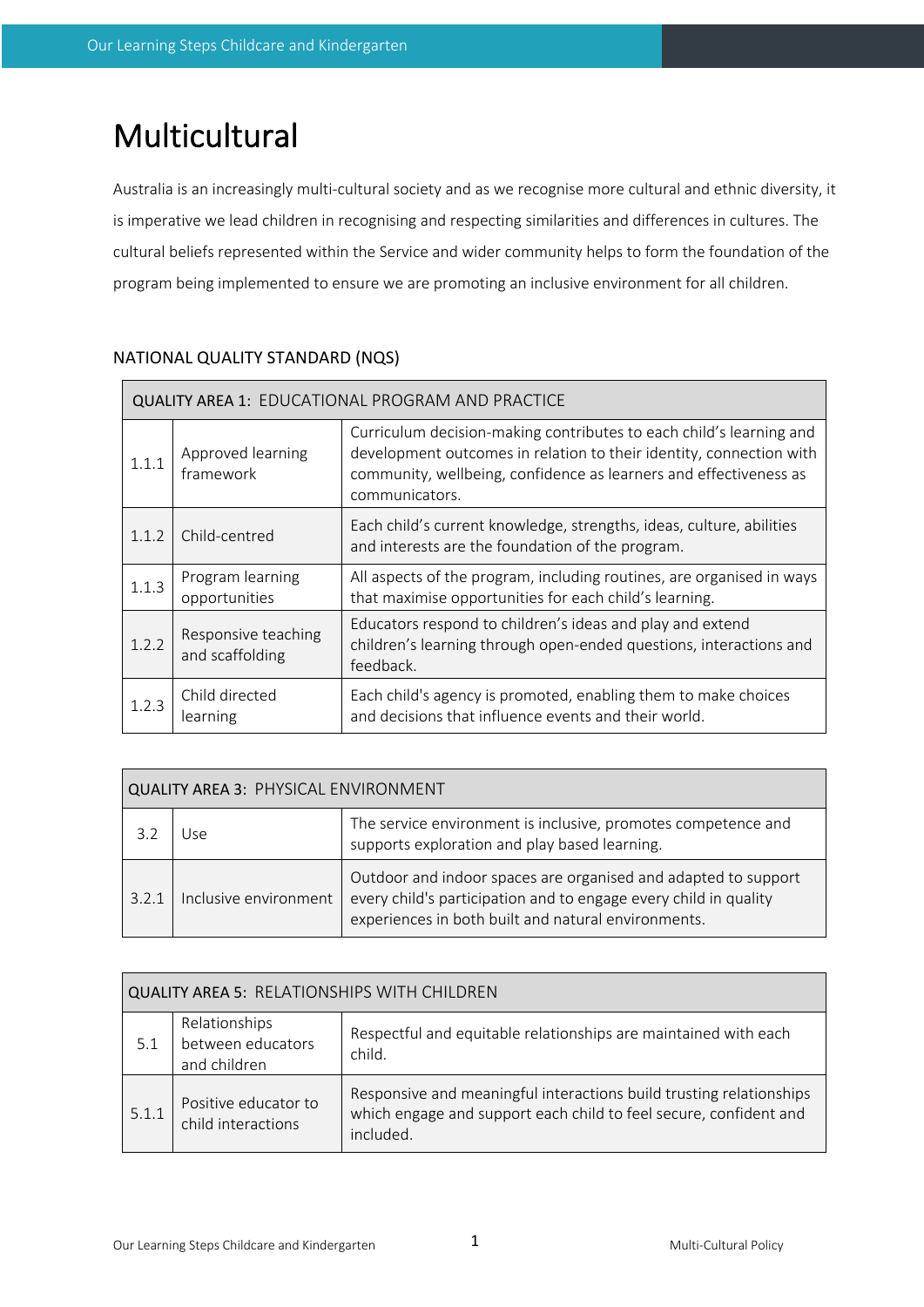|  | $\left\lceil \begin{array}{c} 5.1.2 \\ \end{array} \right\rceil$ Dignity and rights of | The dignity and rights of every child are maintained. |
|--|----------------------------------------------------------------------------------------|-------------------------------------------------------|
|--|----------------------------------------------------------------------------------------|-------------------------------------------------------|

| <b>QUALITY AREA 6: COLLABORATIVE PARTNERSHIP WITH FAMILIES</b> |                                              |                                                                                                                                                               |  |
|----------------------------------------------------------------|----------------------------------------------|---------------------------------------------------------------------------------------------------------------------------------------------------------------|--|
| 6.1                                                            | Supportive<br>relationships with<br>families | Respectful relationships with families are developed and<br>maintained and families are supported in their parenting role.                                    |  |
| 6.1.1                                                          | Engagement with the<br>service               | Families are supported from enrolment to be involved in the service<br>and contribute to service decisions.                                                   |  |
| 6.1.3                                                          | Families are<br>supported                    | Current information is available to families about the service and<br>relevant community services and resources to support parenting<br>and family wellbeing. |  |
| 6.2                                                            | Collaborative<br>partnerships                | Collaborative partnerships enhance children's inclusion, learning<br>and wellbeing.                                                                           |  |
| 6.2.2                                                          | Access and<br>participation                  | Effective partnerships support children's access, inclusion and<br>participation in the program.                                                              |  |
| 6.2.3                                                          | Community<br>engagement                      | The service builds relationships and engages with its community                                                                                               |  |

| EDUCATION AND CARE SERVICES NATIONAL REGULATIONS |                            |  |
|--------------------------------------------------|----------------------------|--|
| 155                                              | Interactions with children |  |
| 156                                              | Relationships in groups    |  |

## RELATED POLICIES

| <b>Additional Needs Policy</b><br>Anti-Bias and Inclusion Policy<br><b>Celebrations Policy</b><br><b>Family Communication Policy</b><br>Interaction with Children, Family and Staff Policy<br>Non-English-Speaking Background Policy | Orientation of New Families Policy<br>Parental Interaction and Involvement Policy<br><b>Physical Environment Policy</b><br>Programming Policy<br>Respect for Children Policy |
|--------------------------------------------------------------------------------------------------------------------------------------------------------------------------------------------------------------------------------------|------------------------------------------------------------------------------------------------------------------------------------------------------------------------------|
|--------------------------------------------------------------------------------------------------------------------------------------------------------------------------------------------------------------------------------------|------------------------------------------------------------------------------------------------------------------------------------------------------------------------------|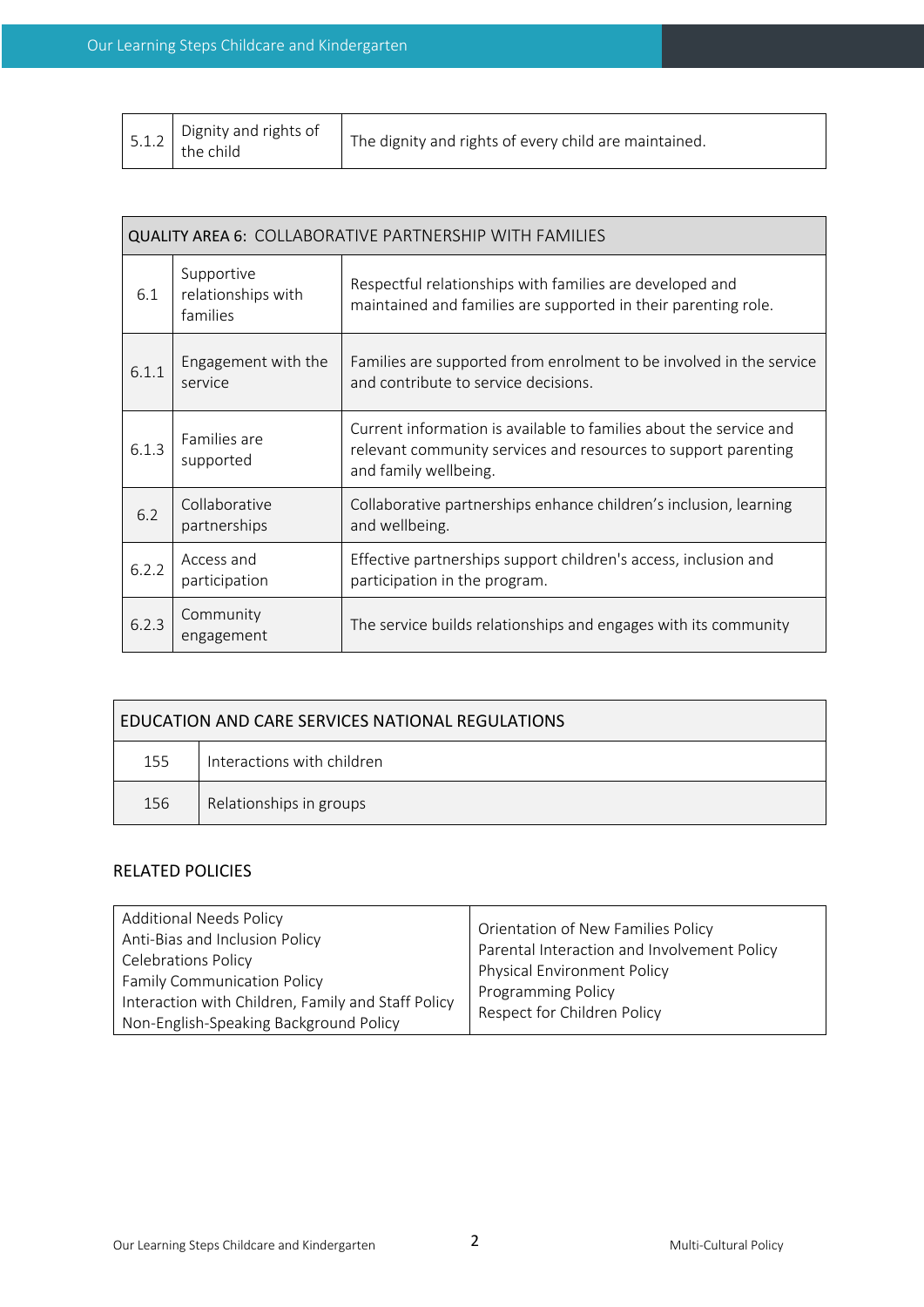### PURPOSE

To develop affirmative attitudes, concepts, and beliefs towards the acceptance of diversity and different cultures. Respect for diversity is a key element of quality care. Recognising, understanding and respecting cultural practices and beliefs are essential for the development of identity and self-esteem.

#### SCOPE

This policy applies to children, families, staff, management, and visitors of the Service.

#### IMPLEMENTATION

Management/Nominated Supervisor/Responsible Person will ensure:

- That all children and families are treated equally and fairly and with respect at all times.
- The Service seeks to create and maintain links with local cultural communities.
- A sense of inclusion for all families is embraced within the Service.
- There is specific programming and cultural awareness activities and experiences, identifying similarities and differences and learning about a variety of cultural celebrations.
- The service builds and maintains cultural resources to appropriately reflect cultures within the Service and community.
- Children, families, and staff respect and value others, including those who are different from themselves.
- Children, staff, and families cultural backgrounds are reflected in developing routines and programs consistent with best practice and that allow positive outcomes for all stakeholders.
- Communication for families can be translated into their home language as required.
- Educators attend professional learning opportunities to develop a better understanding of cultural diversity.
- To acknowledge the unique cultural and social perspectives of each family
- That all children and families have equal access to the Service, and are welcomed and respected regardless of race, culture, colour of skin, socio-economic status, ability, family composition, belief systems or lifestyles.
- Positive attitudes are role-modelled towards differences in appearance, culture, and lifestyle.
- Adherence to the Code of Ethics.

#### Educators will:

- Encourage children to respect and value others, including those who are different from themselves.
- Ensure children do not exclude others on the basis of differences such as race, sex, or ability.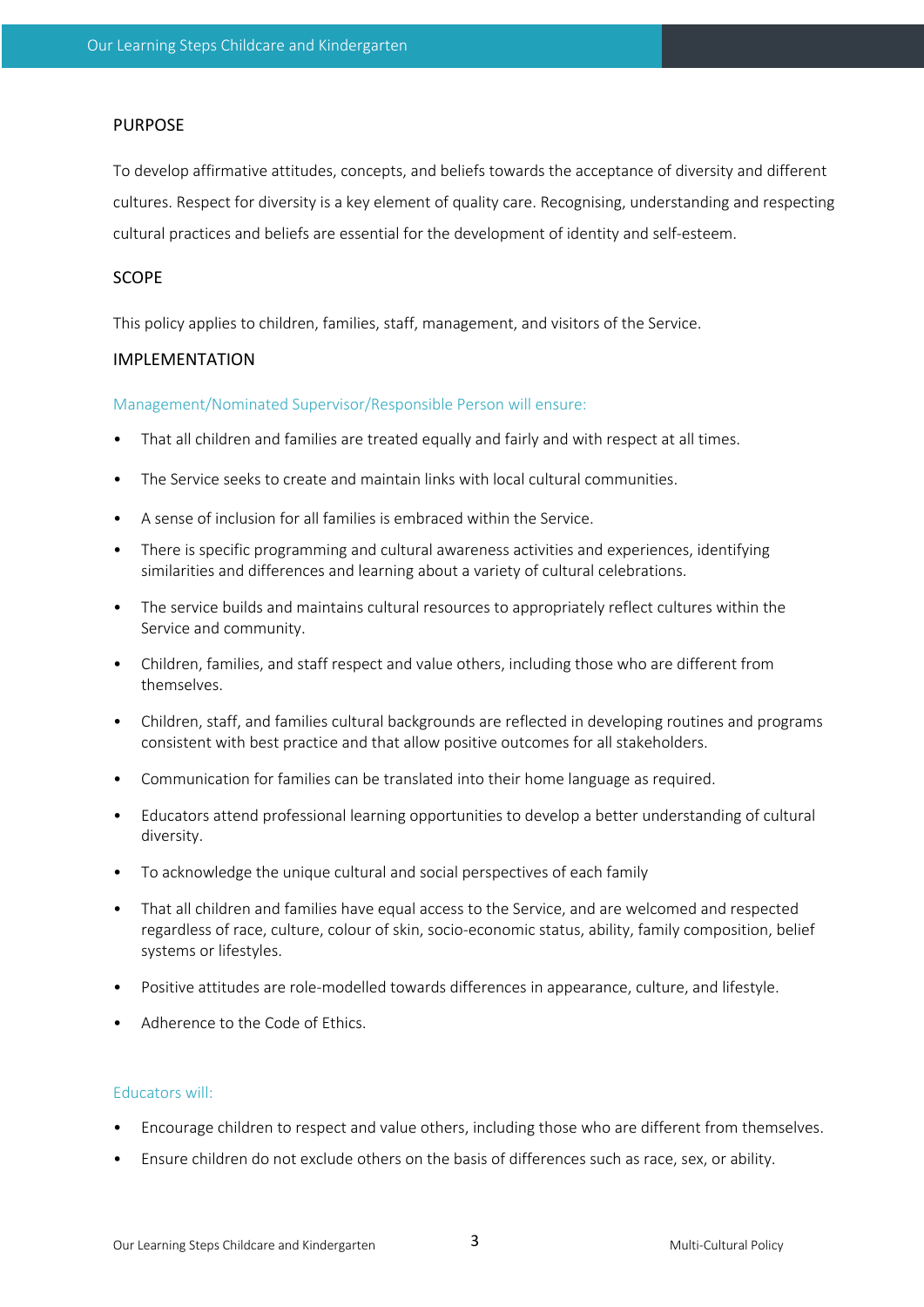- Ensure that the self-identity of each child is valued and respected.
- Encourage children to explore and accept diversity.
- Challenge bias and stereotypes.
- Provide an inclusive environment.
- Address bias or comments about difference, and treat as an opportunity to increase children's understandings.
- Model inclusive practices.
- Use unbiased language: Avoid racist, sexist, discriminatory, and/or stereotyped remarks or comments.
- Ensure own interactions are caring and responsive to all children in the service.
- Demonstrate respect for all children and families.
- Ensure all displays, posters, children's books, and other materials are monitored to ensure they are inclusive of all people.
- Be sensitive to specific cultural behaviour or dress, which may be different to their own.
- Ensure each child's current knowledge, ideas, culture, abilities, and interests are consistently, actively and appropriately incorporated into all aspects of the program
- Develop deep understanding in the culture and language of the Service families and in that of the broader community, without compromising their cultural identities.

#### Source

Australian Children's Education & Care Quality Authority. (2014).

Education and Care Services National Regulations. (2011).

Guide to the National Quality Standard. (2017).

Kearns, K. (2017). *The Business of Childcare* (4th Ed.).

Revised National Quality Standard. (2018).

Scarlet, R. R. (Ed.). (2016). *The anti-bias approach in early childhood* (3<sup>rd</sup> ed.). Australia: Multiverse.